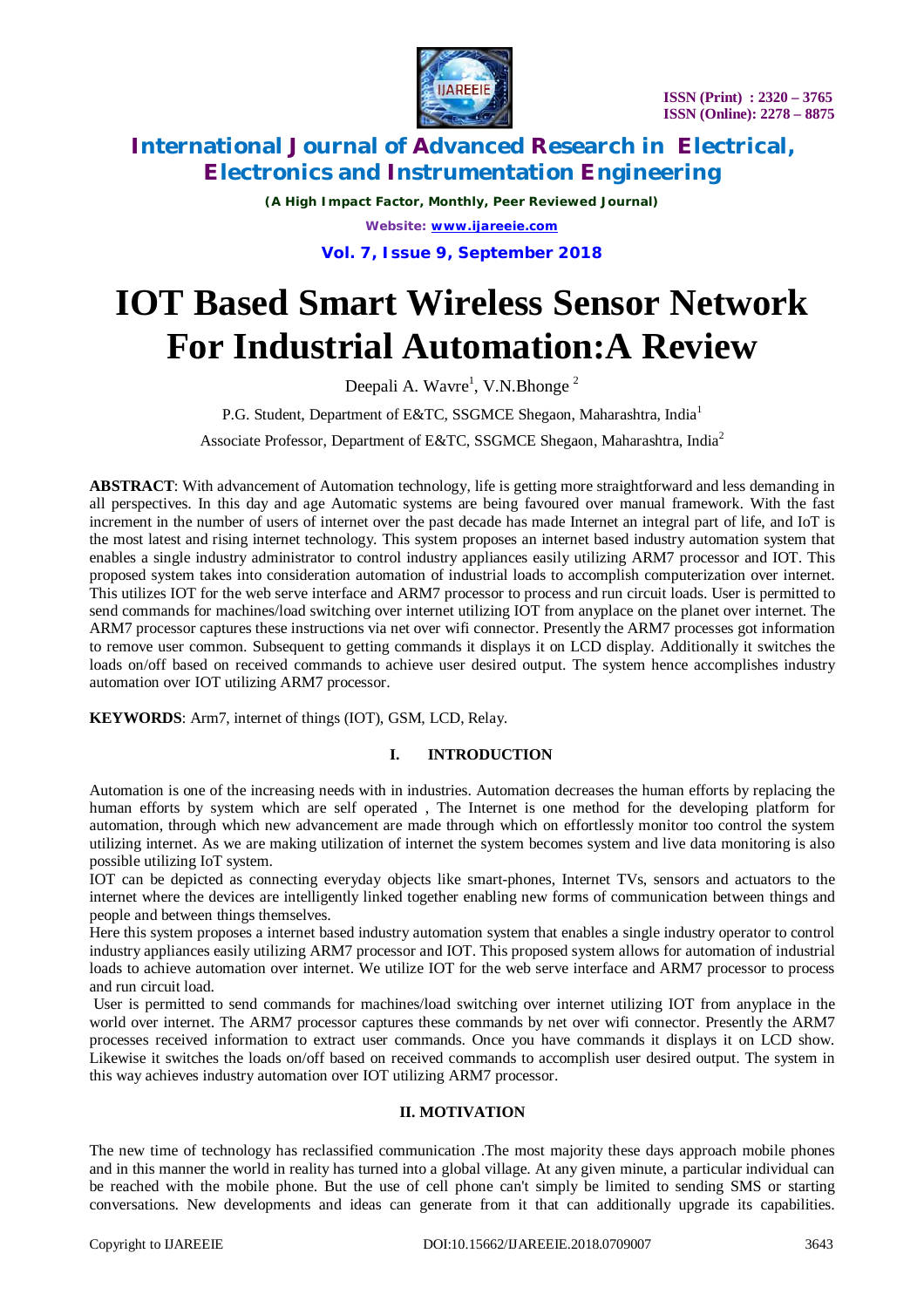

*(A High Impact Factor, Monthly, Peer Reviewed Journal)*

*Website: [www.ijareeie.com](http://www.ijareeie.com)*

#### **Vol. 7, Issue 9, September 2018**

Advances, for example, Infra-red, Bluetooth, and so on which has developed in recent years goes to show the very fact that improvements are in fact possible and these improvements. Have eased our life and the manner we stay. Remote management of a several home and office appliances is a subject of developing interest and in recent years we have seen numerous systems giving such controls.

#### **III. LITERATURE REVIEW**

Our proposed device allows for automation of business masses to achieve automation over net. We use IOT for the web serve interface and ARM7 processor to manner and run circuit hundreds [1].

Implementation of web server utilizing Raspberry Pi for intelligent monitoring is new method to monitor a industrial environment which designed here for the real time implementation[2].a raspberry pi running with Linux OS coded with C++ program that recovers the temperature and in addition humidity readings and these values are sensed and sent to the internet[3].

Personal Computer based temperature monitoring and control system utilizing virtual instrumentation, Lab VIEW. Data acquisition is an crucial position in industry so that you can make certain the excellent of service. Temperature sensor measures the temperature and produce corresponding analog sign which is similarly processed by way of the microcontroller. The simulator acquires information from the microcontroller through Ethernet port. The facts can be displayed on the LCD in microcontroller and PC monitor Automation and control can be done with the help of control hardware [4]

we are developing a system which will automatically monitor the industrial applications and produce Alarms/Alerts or take intelligent decisions using concept of IoT. IoT has given us a promising method to build powerful industrial systems and applications by using wireless devices, Android, and sensors [5].

The proposed system is having centralized controller, sensors and relays. Centralized module is the main unit that collects the data from plant sensors and gives this data to the end user utilizing GSM communication. Additionally at whatever point required it control the production automatically by switching the relays and actuators. The ARM7 LPC2148 is utilized as monitoring and controlling unit for various parameters [6].

we can interface website page and server through gateway. The common gateway Interface (CGI) is a standard for interfacing external applications with data servers, similar to HTTP or Web servers. A plain HTML document that the Internet daemon retrieves' is static, which implies it, exists in a constant state: a text file that doesn't change. A CGI program, then again, is executed continuously, with the goal that it can output dynamic information [7].

We are developing a system which will automatically monitor the industrial applications and generate Alarms/Alerts or take intelligent utilizing idea of IoT. This system likewise helps us take some essential decision from any purpose of the world inside web network. Wifi shield is being utilized to go about as service point amongst network and interfacing network [8].

This paper combines the idea of Raspberry Pi industrial workstation and industrial Automation utilizing IoT. The system utilizes the raspberry pi as controller and server, the programming is done in the python dialect. The website page is outlined in HTML, JQuery, Ajax and Cup as structure for rendering the HTML template in python. All sensor information are gathered through raspberry pi. All the utilization full information are get to remotely through internet of thing platform [9].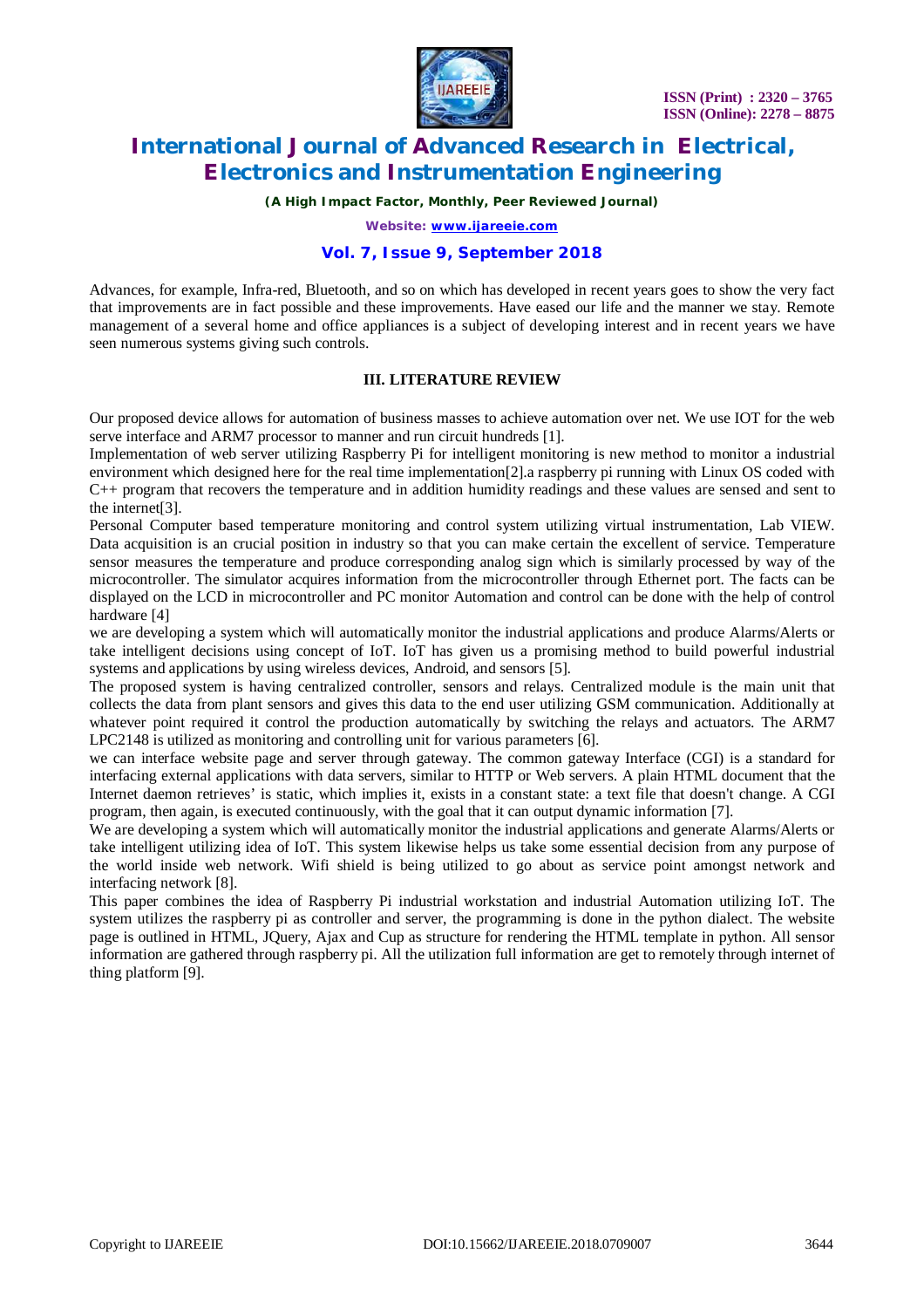

*(A High Impact Factor, Monthly, Peer Reviewed Journal)*

*Website: [www.ijareeie.com](http://www.ijareeie.com)*

### **Vol. 7, Issue 9, September 2018**

#### **III. BLOCK DIAGRAM**



 **Fig.1 Block diagram of a system**

#### **V. HOW THE SYSTEM CAN WORK**

The diagram shows the element involve in our system. The need voltage of 5v for arm7 processor is equipped from the ability offer unit so crystal rectifier can glow indicating that the system is prepared to be used. Then for shift load on/off the user has got to send the command from anyplace within the world through net. Through wireless fidelity the ARM7 method or capture these command and process there on to extract the need user command for shift the load. Extract command it then show it on LCD and per user command it then switches the load. For shift the various appliances connected we tend to use the relay driver circuit. To achieve the automation the user has got to initial send the command to arm7 processor through net. The electronic equipment we've got to power the control unit and certify it's operating properly or not. And when these following step are going to be happen. The user sends the command for the receiver.GSM receiver receives that command sent by the user over net.GSM receiver decodes the sent mail yet as sends the rules to the microcontroller (ARM7). Microcontroller problems the command and relying upon that it switches the load on/off.